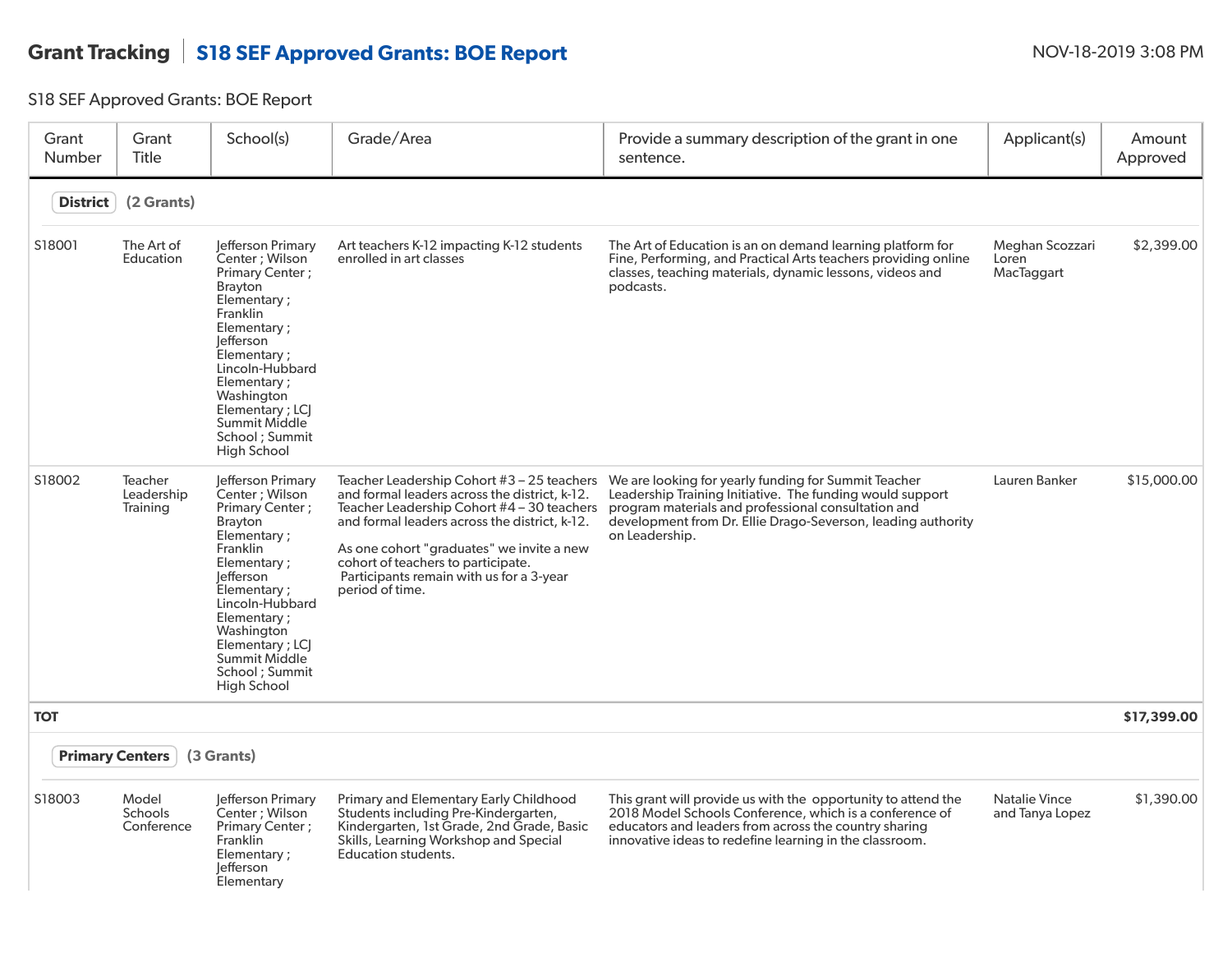| S18004            | Responsive<br>Classroom<br>Summer<br>Training                         | Jefferson Primary<br>Center; Wilson<br><b>Primary Center</b> | Kindergarten                        | Responsive classroom summer training will allow primary<br>center teachers to further expand their knowledge of<br>responsive classroom and set the stage for the opening of the<br>2018-2019 school year.                                                     | <b>Arthur Rodgers</b><br>Francine<br>Gibbons<br>Kristen Scaglione                                                                                                                                                                                                 | \$8,748.00  |
|-------------------|-----------------------------------------------------------------------|--------------------------------------------------------------|-------------------------------------|----------------------------------------------------------------------------------------------------------------------------------------------------------------------------------------------------------------------------------------------------------------|-------------------------------------------------------------------------------------------------------------------------------------------------------------------------------------------------------------------------------------------------------------------|-------------|
| S18005            | Let's Grow<br>With It!                                                | <b>Wilson Primary</b><br>Center                              | Pre K/Kindergarten                  | This Garden Project will support and enhance Summit's<br>youngest learners educational goals by providing hands on<br>experiential extensions for the Pre K and Kindergarten literacy,<br>math, science social studies and art curricular areas.               | Susan Clamser<br><b>Anne Paris</b>                                                                                                                                                                                                                                | \$4,624.00  |
| <b>TOT</b>        |                                                                       |                                                              |                                     |                                                                                                                                                                                                                                                                |                                                                                                                                                                                                                                                                   | \$14,762.00 |
| <b>Elementary</b> | (25 Grants)                                                           |                                                              |                                     |                                                                                                                                                                                                                                                                |                                                                                                                                                                                                                                                                   |             |
| S18101            |                                                                       | Secret Stories Lincoln-Hubbard<br>Elementary                 | Learning Workshop Levels 1st-5th    | A phonics program that teaches the secret reasons why letters<br>do what they do when they don't do what they should.                                                                                                                                          | Samantha Fano                                                                                                                                                                                                                                                     | \$100.00    |
| S18102            | TREP\$ - 5th<br>Grade<br><b>Entrepreneurs</b>                         | Washington<br>Elementary                                     | 5th Grade Cross Curricular Project  | Students become entrepreneurs; creating, budgeting,<br>marketing, and selling their very own original products.                                                                                                                                                | Patricia J.<br>McCarthy<br>Redmond                                                                                                                                                                                                                                | \$1,380.00  |
| S18103            | Summer<br>Bridges 2018                                                | <b>Brayton</b><br>Elementary                                 | 2-5 Reading/Writing and Mathematics | A two-week summer program to prepare at-risk students for the E. Corea<br>upcoming year.                                                                                                                                                                       |                                                                                                                                                                                                                                                                   | \$4,800.00  |
| S18104            | Motivation in<br>Math -<br>Centers &<br><b>Game Based</b><br>Learning | <b>Brayton</b><br>Elementary                                 | First Grade / Math                  | Purchase of a variety of math games/center activities in order<br>to create a more engaging, hands-on and differentiated math<br>classroom.                                                                                                                    | Stefanie DeCarlo                                                                                                                                                                                                                                                  | \$529.00    |
| S18105            | Making the<br>Digital<br>Connection<br>for Science                    | lefferson<br>Elementary                                      | 5th grade students for science      | Acquire Lightbox resources that are fully interactive, multi-<br>dimensional, multi-user friendly & meet Next Generation<br><b>Science Standards</b>                                                                                                           | <b>Karen Doherty</b>                                                                                                                                                                                                                                              | \$387.00    |
| S18106            | Lighting up<br>Non-Fiction<br>with Follett<br>Lightbox                | Lincoln-Hubbard<br>Elementary                                | All grades 1-5                      | The grant will fund the purchase of 50 LightBox titles to be<br>accessed through our existing online library catalog, Follett<br>Destiny, and used by students to conduct research and inquiry<br>and by librarian/teachers as part of curricular instruction. | <b>Carole Stubeck</b><br>(School<br>Librarian)<br>Kristin Cacicedo<br>(Grade 1<br>Teacher)<br>Ann Anderson<br>(Grade 2<br>Teacher)<br>Caitlyn Gabriele<br>(Grade 3<br>Teacher)<br>Valerie Smith<br>(Grade 4<br>Teacher)<br>Barbara Slezak<br>(Grade 5<br>Teacher) | \$2,050.00  |
| S18107            | Galician<br>Bagpiper<br>Cristina Pato-<br>Cultural                    | lefferson<br>Elementary                                      | Grades 1-5, World Language          | Cultural assembly for Jefferson students that incorporates the<br>Spanish language and diversity through music.                                                                                                                                                | Laura Muldoon                                                                                                                                                                                                                                                     | \$750.00    |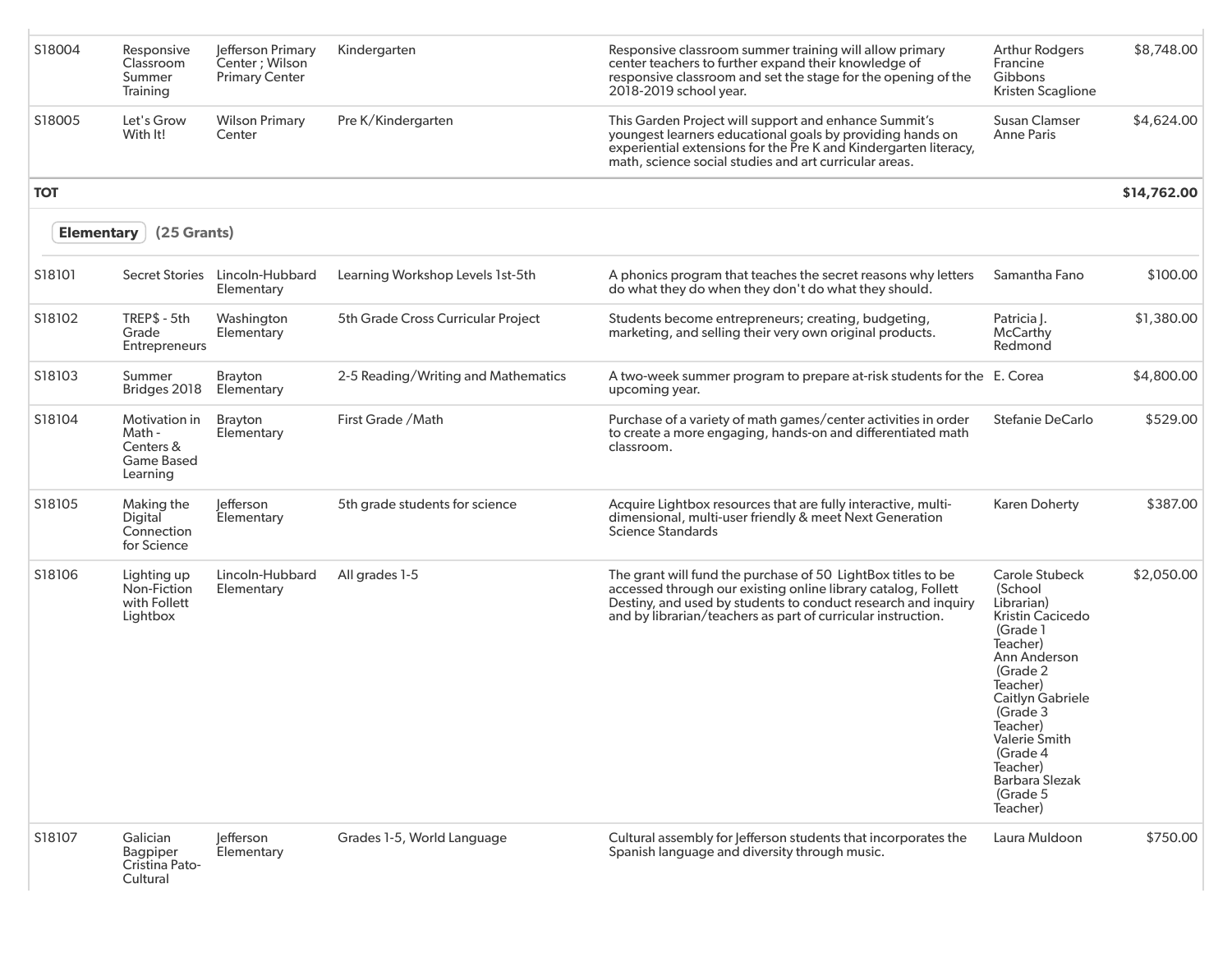|        | Assembly                                                                  |                                                                                                                                                                                                              |                                                                                                                                                          |                                                                                                                                                                                                                                                                                                                                                                 |                                                                                                                                                                                                                                                                                                                           |             |
|--------|---------------------------------------------------------------------------|--------------------------------------------------------------------------------------------------------------------------------------------------------------------------------------------------------------|----------------------------------------------------------------------------------------------------------------------------------------------------------|-----------------------------------------------------------------------------------------------------------------------------------------------------------------------------------------------------------------------------------------------------------------------------------------------------------------------------------------------------------------|---------------------------------------------------------------------------------------------------------------------------------------------------------------------------------------------------------------------------------------------------------------------------------------------------------------------------|-------------|
| S18108 | Professional<br>Development<br>Lending<br>Library                         | Jefferson Primary<br>Center ; Wilson<br>Primary Center;<br><b>Brayton</b><br>Elementary;<br>Franklin<br>Elementary;<br>efferson<br>Elementary;<br>Lincoln-Hubbard<br>Elementary;<br>Washington<br>Elementary | This grant will serve all elementary teachers<br>across the district from Kindergarten<br>through grade 5.                                               | The purpose of this grant is to update and build a professional<br>development library for our educators across the district; they<br>will have access to texts that reflect the newest research on<br>literacy and learning.                                                                                                                                   | Staci Kaplan,<br><b>Carol Stubeck</b>                                                                                                                                                                                                                                                                                     | \$1,896.00  |
| S18109 | "Make The<br>Space"                                                       | lefferson<br>Elementary                                                                                                                                                                                      | This project would benefit 1st through 3rd<br>grades (approximately 120 students) in the<br>areas of science and STEAM.                                  | To create a hands-on gathering space, equipped with a variety<br>of accessible tools and materials that encourages students to<br>explore, discover, invent, build, collaborate, and tinker.                                                                                                                                                                    | Jackie Campagna                                                                                                                                                                                                                                                                                                           | \$4,468.00  |
| S18110 | <b>Extended Day</b><br>Program                                            | Brayton<br>Elementary                                                                                                                                                                                        | Learning Workshop Students in grades 1<br>through 5.                                                                                                     | This grant would fund an Extended Day Program, which is<br>additional period of instruction provided after school, twice a<br>week for Learning Workshop students in grades 1 through 5.                                                                                                                                                                        | <b>Cheryl Moretz</b><br>and Danielle<br>Greco                                                                                                                                                                                                                                                                             | \$11,376.00 |
| S18111 | Battle of the<br>Books Grades Elementary:<br>4 and 5                      | Brayton<br>Franklin<br>Elementary ;<br><b>Jefferson</b><br>Elementary;<br>Lincoln-Hubbard<br>Elementary;<br>Washington<br>Elementary                                                                         | Participation is on a voluntary, elective<br>basis.<br>Battle of the Books will be open to all 4th<br>and 5th grade students in Summit Public<br>Schools | "Battle of the Books" is a reading motivation program in which<br>the goals of the program are to encourage reading for<br>pleasure, broaden reading interest, and recognize students<br>who enjoy reading.                                                                                                                                                     | * Loreli Stochaj,<br>Franklin School,<br>School Librarian<br>Cindy Abramov,<br>Washington<br>School, School<br>Librarian<br>Karen Doherty,<br>Jefferson School,<br>School Librarian<br>Courtney<br>Kaczynski,<br>Brayton School,<br>School Librarian<br>Carole Stubeck,<br>Lincoln-Hubbard<br>School, School<br>Librarian | \$5,625.00  |
| S18112 | Keys to Social Franklin<br>Success:<br>Inspire,<br>Empower,<br>Act, Share | Elementary;<br>Washington<br>Elementary                                                                                                                                                                      | Two fifth grade classes as a pilot for 2018-<br>2019                                                                                                     | Our pilot project is focused on infusing social emotional<br>learning and practice into the literacy curriculum at the fifth<br>grade level by providing teachers with a way to begin<br>conversations in the classroom that highlight the skills<br>necessary to navigate friendships as these students progress<br>toward and into their middle school years. | Andrea Sadow<br>Loreli Stochaj                                                                                                                                                                                                                                                                                            | \$4,624.00  |
| S18113 | Little<br><b>STEAMers</b>                                                 | lefferson<br>Elementary                                                                                                                                                                                      | 12-15 Female students in grades 2 and 3                                                                                                                  | Based on the success of the first two years of this STEAM<br>program, we would like to continue to design and implement a<br>STEAM driven after school program to motivate and inspire<br>female students in grades 2 and 3 in the areas of Science,<br>Technology, Engineering, Arts, and Mathematics. (STEAM)                                                 | Stephanie<br>Gleason<br>Jackie Campagna                                                                                                                                                                                                                                                                                   | \$9,632.00  |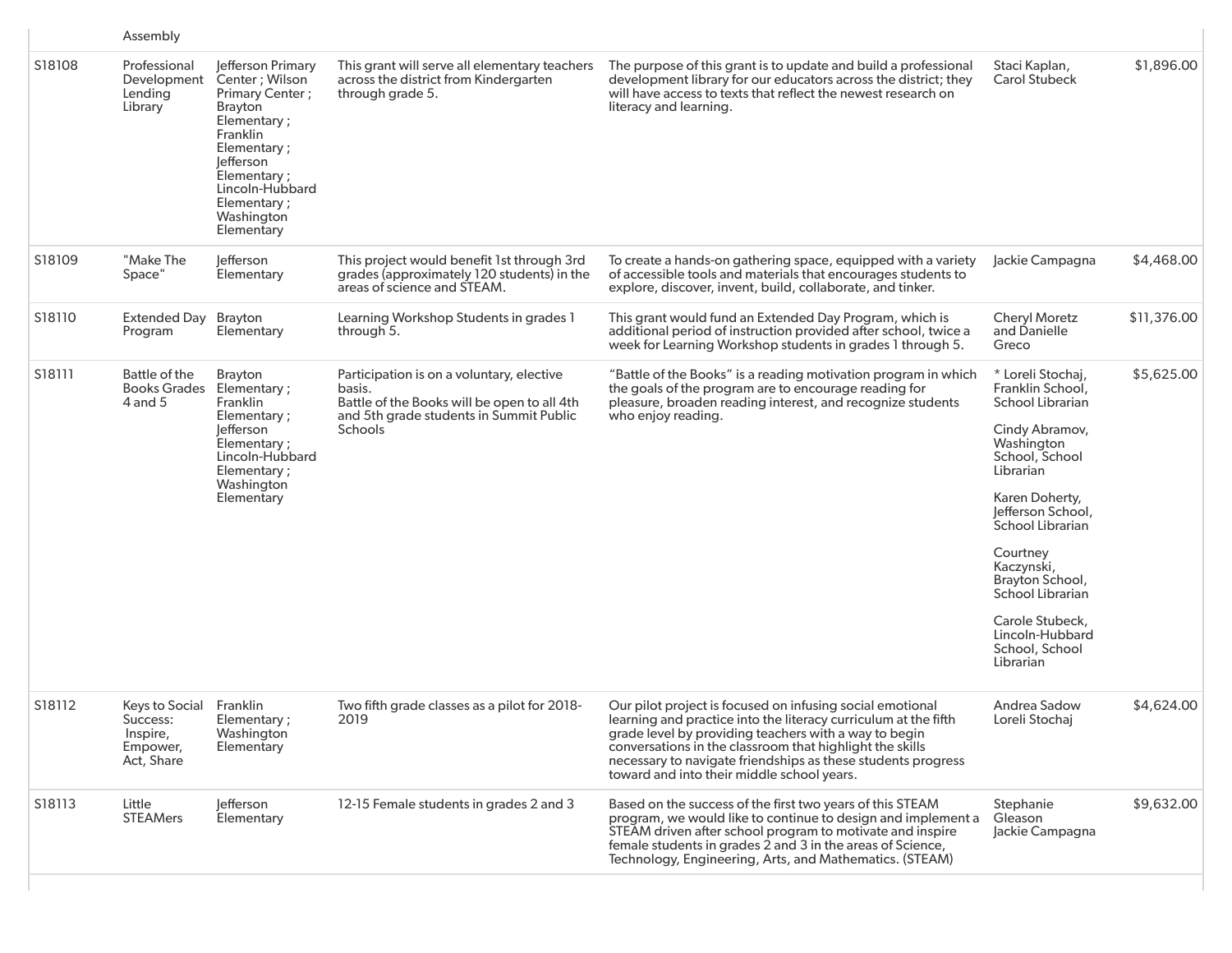| S18114 | Orton<br>Gillingham<br>Training                                          | Lincoln-Hubbard<br>Elementary                                                                                                               | The instructional approach is ideal for<br>general education, special education,<br>reading teachers and learning specialists.<br>This training would provide us educators<br>strategies appropriate for every tier of<br>intervention to help students become<br>successful readers, writers and spellers. This<br>is a hands on multi sensory program that is<br>beneficial not only for students with<br>learning disabilities, but for all learners. It<br>can be taught in a large group setting as<br>well as with individuals, small groups and at<br>risk students. | This course focuses primarily on phonological awareness and<br>phonics (along with encoding/decoding), to learn the<br>philosophy of multi-sensory, sequential, direct instruction                                             | Samantha Fano &<br>Debbie Yendrick                                                                                                                                          | \$2,350.00  |
|--------|--------------------------------------------------------------------------|---------------------------------------------------------------------------------------------------------------------------------------------|-----------------------------------------------------------------------------------------------------------------------------------------------------------------------------------------------------------------------------------------------------------------------------------------------------------------------------------------------------------------------------------------------------------------------------------------------------------------------------------------------------------------------------------------------------------------------------|--------------------------------------------------------------------------------------------------------------------------------------------------------------------------------------------------------------------------------|-----------------------------------------------------------------------------------------------------------------------------------------------------------------------------|-------------|
| S18115 | Coding and<br>Robotics in<br>Grades 1<br>through 5                       | Brayton<br>Elementary;<br>Franklin<br>Elementary;<br>Jefferson<br>Elementary;<br>Lincoln-Hubbard<br>Elementary;<br>Washington<br>Elementary | Grade 1 through 5                                                                                                                                                                                                                                                                                                                                                                                                                                                                                                                                                           | The Technology Department will be partnering with the<br>elementary media specialists to create a comprehensive coding<br>and robotics initiative for students in grades 1 through 5.                                          | Douglas Orr<br>Matt Schachtel                                                                                                                                               | \$71,711.00 |
| S18116 | Washington<br>School<br>Summer<br>Academy<br>2018                        | Washington<br>Elementary                                                                                                                    | Washington School Summer Academy has<br>been designed to address the needs of<br>students struggling in reading, writing and<br>math. Students who qualify for ELL, Basic<br>Skills/ Learning Workshop, Free or Reduced<br>Lunch, and/or are recommended by a<br>classroom teacher are welcome to join the<br>program. Attendance for the entire month<br>of the program is mandatory.                                                                                                                                                                                      | Washington School Summer Academy is a 4 week summer,<br>academic program for Washington students entering grades 1,<br>2 and 3 to combat "summer slide."                                                                       | FJ DeRobertis,<br>Jennifer Lowe,<br>Meredith<br>Warmington                                                                                                                  | \$14,382.00 |
| S18117 | Online<br>Professional<br>Develop for<br><b>Teachers</b>                 | lefferson<br>Elementary                                                                                                                     | Grades K-5                                                                                                                                                                                                                                                                                                                                                                                                                                                                                                                                                                  | This grant will provide finding for online professional develop<br>through Heinemann in literacy and mathematics that can be<br>used during staff meeting, grade level meetings, individually,<br>and by instructional coaches | <b>Matthew Santos</b><br>(Leader Grant<br>Writer), Tanya<br>Lopez (Literary<br>Coach), Joseph<br>Cordero<br>(Principal),<br>William Hannis,<br>and Christine<br>Meierdierck | \$747.00    |
| S18119 | Raising<br>Engagement<br>and Retention<br><b>With Virtual</b><br>Reality | Franklin<br>Elementary                                                                                                                      | 5                                                                                                                                                                                                                                                                                                                                                                                                                                                                                                                                                                           | ClassVR is a standalone system that allows virtual and<br>augmented reality to immediately be brought into the<br>classroom setting.                                                                                           | Janet Langborgh                                                                                                                                                             | \$3,298.00  |
| S18120 | Just Wobble<br>While You<br>Work                                         | Lincoln-Hubbard<br>Elementary                                                                                                               | <b>Second Grade</b>                                                                                                                                                                                                                                                                                                                                                                                                                                                                                                                                                         | Whether small group or one-on-one instruction, second grade<br>students will enjoy the opportunity to twist, rock, and wiggle<br>as they engage in their learning.                                                             | Alexandra Kelly<br><b>Abigail Emerson</b><br>Ann Anderson                                                                                                                   | \$972.00    |
| S18121 | Flexible<br>Seating With<br><b>Huddle Desks</b>                          | <b>Brayton</b><br>Elementary                                                                                                                | <b>Brayton School First Grade Class</b>                                                                                                                                                                                                                                                                                                                                                                                                                                                                                                                                     | Currently, in my first grade classroom we have large tables that<br>seat 4-5 students. There is a lack of flexibility and mobility in<br>terms of seating arrangements for the students. It is                                 | Diana Johnson                                                                                                                                                               | \$5,960.00  |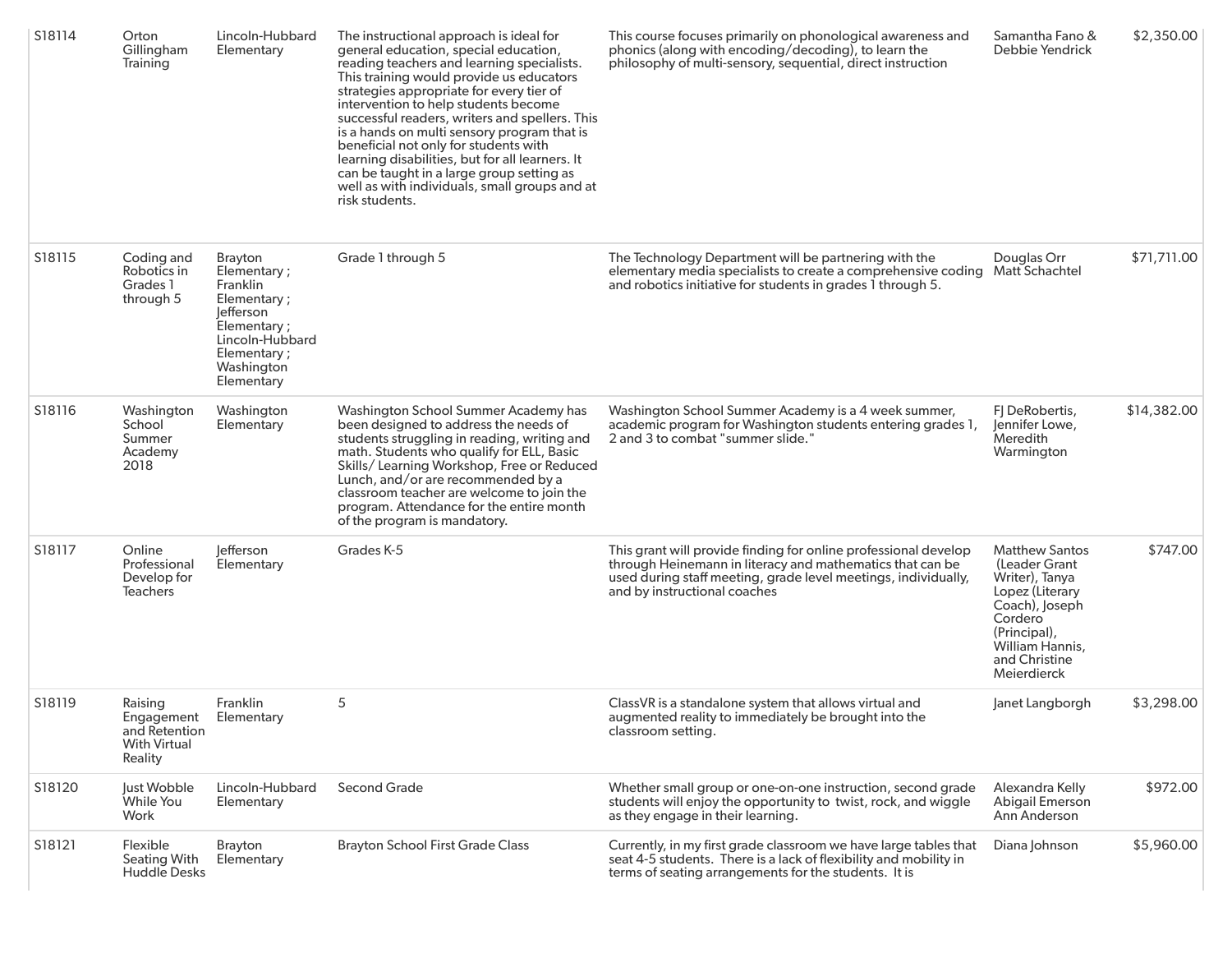|                      |                                                  |                               |                                                                                                                                                                                    | challenging to change seating arrangements within the<br>classroom, and it is difficult to arrange students for small group<br>or collaborative instruction. Huddle desks provide more<br>flexible seating. They can be arranged in many different<br>practical configurations. Huddle desks also feature a unique<br>shape that makes grouping easier. Students will be able to<br>easily arrange desks to meet the needs of a collaborative<br>lesson. Huddle desks also provide the flexibility of having<br>students face forward to maintain better attention. The large<br>tables currently present in the classroom do not have such<br>flexibility. |                                                           |              |
|----------------------|--------------------------------------------------|-------------------------------|------------------------------------------------------------------------------------------------------------------------------------------------------------------------------------|-------------------------------------------------------------------------------------------------------------------------------------------------------------------------------------------------------------------------------------------------------------------------------------------------------------------------------------------------------------------------------------------------------------------------------------------------------------------------------------------------------------------------------------------------------------------------------------------------------------------------------------------------------------|-----------------------------------------------------------|--------------|
| S18122               | Reading to<br>Learn while<br>Learning to<br>Read | Lincoln-Hubbard<br>Elementary | <b>Second Grade</b>                                                                                                                                                                | Creating a leveled nonfiction library for our growing second<br>grade readers.                                                                                                                                                                                                                                                                                                                                                                                                                                                                                                                                                                              | Abigail Emerson<br>Alex Kelly<br>Ann Anderson             | \$3,260.00   |
| S18123               | <b>Writing Can</b><br>Happen<br>Anywhere         | <b>Brayton</b><br>Elementary  | Appropriate for all grades, 1-5 in all areas                                                                                                                                       | "Surf" desks are lightweight portable desks that allow students Dr. Cheryl<br>to write on a supported platform away from their standard<br>desks (EG. at the carpet, outside, in the hallways)                                                                                                                                                                                                                                                                                                                                                                                                                                                              | Moretz                                                    | \$483.00     |
| S18124               | Have a Say on<br>Seating                         | Franklin<br>Elementary        | 1st grade all content area                                                                                                                                                         | Giving students a choice for flexible seating                                                                                                                                                                                                                                                                                                                                                                                                                                                                                                                                                                                                               | lennifer<br>Schwarzenbek,<br>Amy Chambers,<br>Megan McCue | \$5,742.00   |
| S18126               | Breakout EDU Brayton                             | Elementary                    | A class of 23 third grade students; however,<br>I will share it with any ofmy colleagues at<br>Brayton School and turnkey my knowledge<br>and experiences, regarding Breakout EDU. | Digital Breakout games teach critical thinking, teamwork, and<br>complex problem solving. Through technology integration<br>with the new Google Sites, the Quizzes feature in Google.<br>Forms, and an endless assortment of other technology<br>integration tools, teachers can create unique personalized<br>learning experiences for any content area.                                                                                                                                                                                                                                                                                                   | Lauren Fullmer                                            | \$800.00     |
| S18127               | The Learning<br>Lounge                           | Lincoln-Hubbard<br>Elementary | First Grade classroom                                                                                                                                                              | The grant will provide all students with flexible choice seating<br>to help address learning styles and activity levels.                                                                                                                                                                                                                                                                                                                                                                                                                                                                                                                                    | <b>Courtney Nelson</b>                                    | \$2,328.00   |
| <b>TOT</b>           |                                                  |                               |                                                                                                                                                                                    |                                                                                                                                                                                                                                                                                                                                                                                                                                                                                                                                                                                                                                                             |                                                           | \$159,650.00 |
| <b>Middle School</b> | (1 Grant)                                        |                               |                                                                                                                                                                                    |                                                                                                                                                                                                                                                                                                                                                                                                                                                                                                                                                                                                                                                             |                                                           |              |
| S18201               | Learning Ally                                    | LCJ Summit<br>Middle School   | Middle school (grades 6-8)                                                                                                                                                         | Learning Ally helps students with reading-related learning<br>disabilities and visual impairments access a collection of<br>80,000 fiction books, non-fiction books, textbooks, and<br>audiobooks.                                                                                                                                                                                                                                                                                                                                                                                                                                                          | <b>Brooke Simandl</b>                                     | \$8,297.00   |
| <b>TOT</b>           |                                                  |                               |                                                                                                                                                                                    |                                                                                                                                                                                                                                                                                                                                                                                                                                                                                                                                                                                                                                                             |                                                           | \$8,297.00   |
| <b>High School</b>   | (11 Grants)                                      |                               |                                                                                                                                                                                    |                                                                                                                                                                                                                                                                                                                                                                                                                                                                                                                                                                                                                                                             |                                                           |              |
| S18301               | <b>Cricut Maker</b>                              | Summit High<br>School         | $9-12$                                                                                                                                                                             | Cricut Maker Aids and Improves School Displays, Bulletin<br><b>Boards and Student Projects</b>                                                                                                                                                                                                                                                                                                                                                                                                                                                                                                                                                              | Rebecca Zarabi                                            | \$917.00     |
| S18302               | AP Help Desk                                     | Summit High<br>School         | 9-12 Spanish                                                                                                                                                                       | <b>Help Desk Resources</b>                                                                                                                                                                                                                                                                                                                                                                                                                                                                                                                                                                                                                                  | Mónika P.<br><b>Bartlett</b>                              | \$459.00     |
| S18304               | Virtual High<br>School                           | Summit High<br>School         | Grades 9 - 12- all subject areas                                                                                                                                                   | To provide the opportunity for students to take Virtual High<br>School courses, that are courses not offered at Summit High                                                                                                                                                                                                                                                                                                                                                                                                                                                                                                                                 | Stacy Grimaldi                                            | \$11,250.00  |